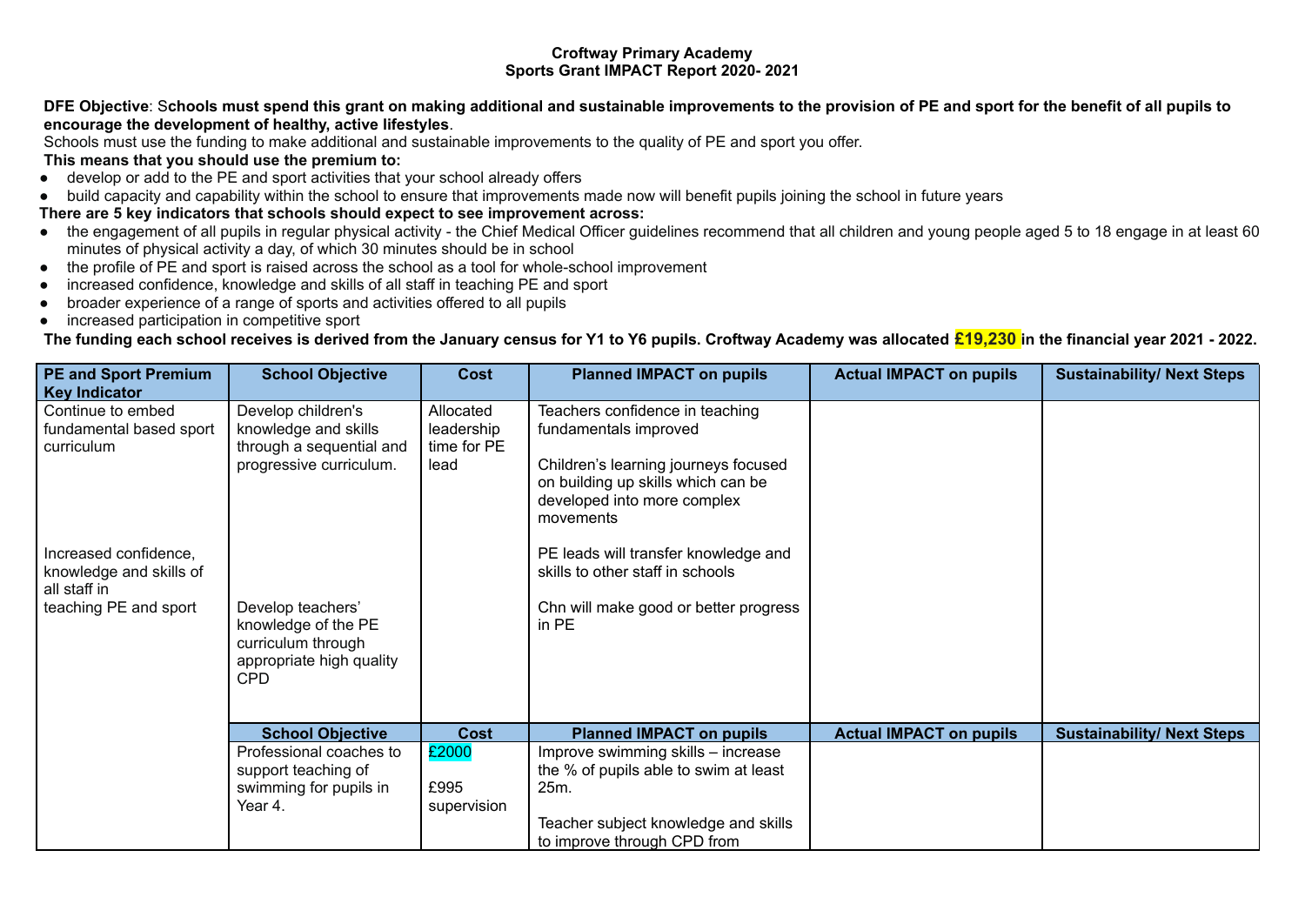|                                                                                                                                                                                                                                                                                               |                                                                                                                                                                                                               |             | coaching in order for them to better<br>support teaching of swimming                                                                                                                                                                                                                                                                                                                                                                                                            |                                |                                   |
|-----------------------------------------------------------------------------------------------------------------------------------------------------------------------------------------------------------------------------------------------------------------------------------------------|---------------------------------------------------------------------------------------------------------------------------------------------------------------------------------------------------------------|-------------|---------------------------------------------------------------------------------------------------------------------------------------------------------------------------------------------------------------------------------------------------------------------------------------------------------------------------------------------------------------------------------------------------------------------------------------------------------------------------------|--------------------------------|-----------------------------------|
|                                                                                                                                                                                                                                                                                               |                                                                                                                                                                                                               |             |                                                                                                                                                                                                                                                                                                                                                                                                                                                                                 |                                |                                   |
|                                                                                                                                                                                                                                                                                               |                                                                                                                                                                                                               |             | Improve confidence, develop<br>swimming skills and teamwork.                                                                                                                                                                                                                                                                                                                                                                                                                    |                                |                                   |
|                                                                                                                                                                                                                                                                                               |                                                                                                                                                                                                               |             |                                                                                                                                                                                                                                                                                                                                                                                                                                                                                 |                                |                                   |
| <b>PE and Sport Premium</b><br><b>Key Indicator</b>                                                                                                                                                                                                                                           | <b>School Objective</b>                                                                                                                                                                                       | Cost        | <b>Planned IMPACT on pupils</b>                                                                                                                                                                                                                                                                                                                                                                                                                                                 | <b>Actual IMPACT on pupils</b> | <b>Sustainability/ Next Steps</b> |
|                                                                                                                                                                                                                                                                                               |                                                                                                                                                                                                               |             |                                                                                                                                                                                                                                                                                                                                                                                                                                                                                 |                                |                                   |
| The engagement of all<br>pupils in regular physical<br>activity - the Chief<br>Medical Officer<br>guidelines recommend<br>that all children and<br>young people aged 5 to<br>18 engage in at least 60<br>minutes of physical<br>activity a day, of which 30<br>minutes should be in<br>school | To provide quality<br>facilities that current and<br>future pupils will be able<br>to use to ensure quality<br>PE sessions<br>-Playground activities<br>- Development of OPAL                                 | £6,000      | PE equipment to be maintained to<br>meet approved safety standards<br>Improve the engagement of pupils<br>with sport and outdoor play<br>Behaviour and social engagement to<br>improve through more opportunities to<br>engage in sporting activities at break<br>and lunch<br>Increase the activity levels of children<br>in school to be in line with chief<br>medical examiners recommendation<br>Develop wider links with outside<br>clubs- traditional and non traditional |                                |                                   |
|                                                                                                                                                                                                                                                                                               |                                                                                                                                                                                                               |             | sports clubs. Include clubs in extra-<br>curriculum                                                                                                                                                                                                                                                                                                                                                                                                                             |                                |                                   |
|                                                                                                                                                                                                                                                                                               | <b>School Objective</b>                                                                                                                                                                                       | <b>Cost</b> | <b>Planned IMPACT on pupils</b>                                                                                                                                                                                                                                                                                                                                                                                                                                                 | <b>Actual IMPACT on pupils</b> | <b>Sustainability/ Next Steps</b> |
|                                                                                                                                                                                                                                                                                               | To provide a range of<br>after school clubs which<br>encourage physical<br>activity (Teachers)<br><b>Boys Football</b><br><b>Girls Football</b><br>Netball<br>Tag rugby<br>Dance<br>Archery<br>Boccia<br>Yoga | £150        | Sports sessions will encourage<br>weekly uptake of sports on school<br>premises                                                                                                                                                                                                                                                                                                                                                                                                 |                                |                                   |
|                                                                                                                                                                                                                                                                                               | <b>School Objective</b>                                                                                                                                                                                       | Cost        | <b>Planned IMPACT on pupils</b>                                                                                                                                                                                                                                                                                                                                                                                                                                                 | <b>Actual IMPACT on pupils</b> | <b>Sustainability/ Next Steps</b> |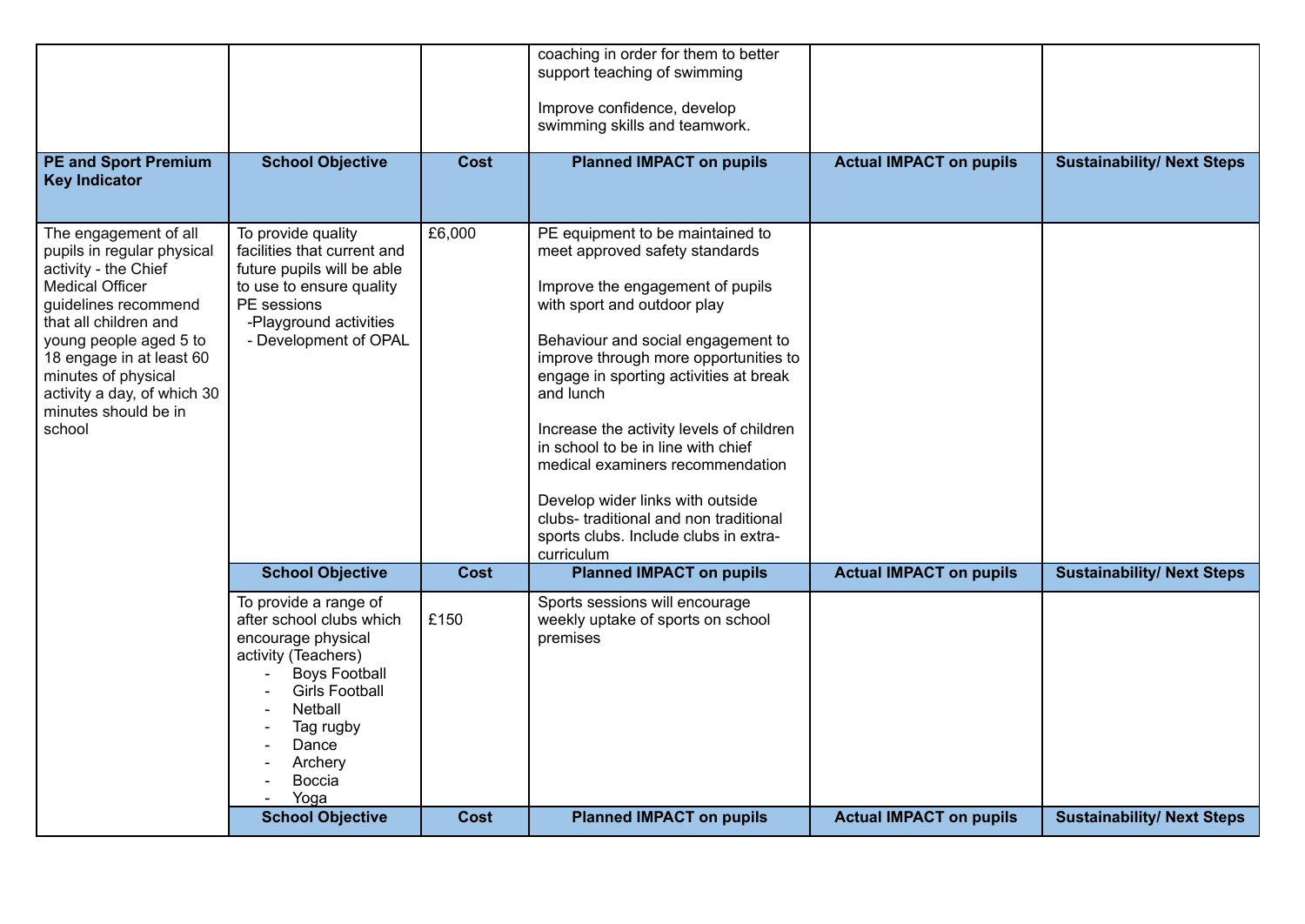|                                                                                                                                          | To provide a range of<br>after school clubs which<br>encourage physical<br>activity (TA)                                                                                                                                                                                                                                                                                            | £150                                                                                                                               | Sports sessions will encourage<br>weekly uptake of sports on school<br>premises                                                                                                                                                                                                                                                                                                                               |                                |                                   |
|------------------------------------------------------------------------------------------------------------------------------------------|-------------------------------------------------------------------------------------------------------------------------------------------------------------------------------------------------------------------------------------------------------------------------------------------------------------------------------------------------------------------------------------|------------------------------------------------------------------------------------------------------------------------------------|---------------------------------------------------------------------------------------------------------------------------------------------------------------------------------------------------------------------------------------------------------------------------------------------------------------------------------------------------------------------------------------------------------------|--------------------------------|-----------------------------------|
| <b>PE and Sport Premium</b><br><b>Key Indicator</b>                                                                                      | <b>School Objective</b>                                                                                                                                                                                                                                                                                                                                                             | <b>Cost</b>                                                                                                                        | <b>Planned IMPACT on pupils</b>                                                                                                                                                                                                                                                                                                                                                                               | <b>Actual IMPACT on pupils</b> | <b>Sustainability/ Next Steps</b> |
| Increased participation in<br>competitive sport<br>Broader experience of a<br>range of sports and<br>activities offered to all<br>pupils | Increase the variety of<br>population reached with<br>extracurricular sport e.g<br>girls<br>Increase schools<br>participation in a range of<br>sporting tournaments,<br>including travel to and<br>from<br>fixtures/competitions.<br>- school sports<br>programme<br>- Hoops for Health<br>(Hoopstars)<br>- Adult to accompany<br>chn swimming<br>-Evolve training/<br>subscription | £4000<br>(SSP<br>partnership)<br>£650<br>(transport<br>between<br>schools)<br>£650<br>Hoops for<br>Health<br>£200+£200<br>(supply) | Ensure that chn have access to a<br>range of competitive sporting events<br>Develop skills and teamwork<br>Ensure safe travel to and from<br>sporting venues<br>Ensure chn are kept safe throughout<br>these sporting events<br>Use of non-traditional sports for those<br>disengaged<br>Vary roles in competition e.g<br>photographer and blogger<br>Widen scope of Sensory circuit for<br>children with SEN |                                |                                   |
| <b>PE and Sport Premium</b><br><b>Key Indicator</b>                                                                                      | <b>School Objective</b>                                                                                                                                                                                                                                                                                                                                                             | <b>Cost</b>                                                                                                                        | <b>Planned IMPACT on pupils</b>                                                                                                                                                                                                                                                                                                                                                                               | <b>Actual IMPACT on pupils</b> | <b>Sustainability/ Next Steps</b> |
| Broader experience of a<br>range of sports and<br>activities offered to all<br>pupils                                                    | To increase children's<br>participation in a range of<br>activities associated with<br>the paralympics and<br>purchase equipment to<br>provide high quality<br>varied PE lessons<br>To engage children in                                                                                                                                                                           | £1500<br>£1500                                                                                                                     | Children will have increased<br>knowledge of paralympic events<br>Children will have broadened<br>experience of playing a wider range of<br>activities<br>Children will have increased empathy<br>toward and understanding of playing<br>sports with a disability<br>Children will have increased safety                                                                                                      |                                |                                   |
|                                                                                                                                          | cycling proficiency<br>activity in the hope that                                                                                                                                                                                                                                                                                                                                    |                                                                                                                                    | skills for riding a bike on roads, tracks<br>around the local area                                                                                                                                                                                                                                                                                                                                            |                                |                                   |